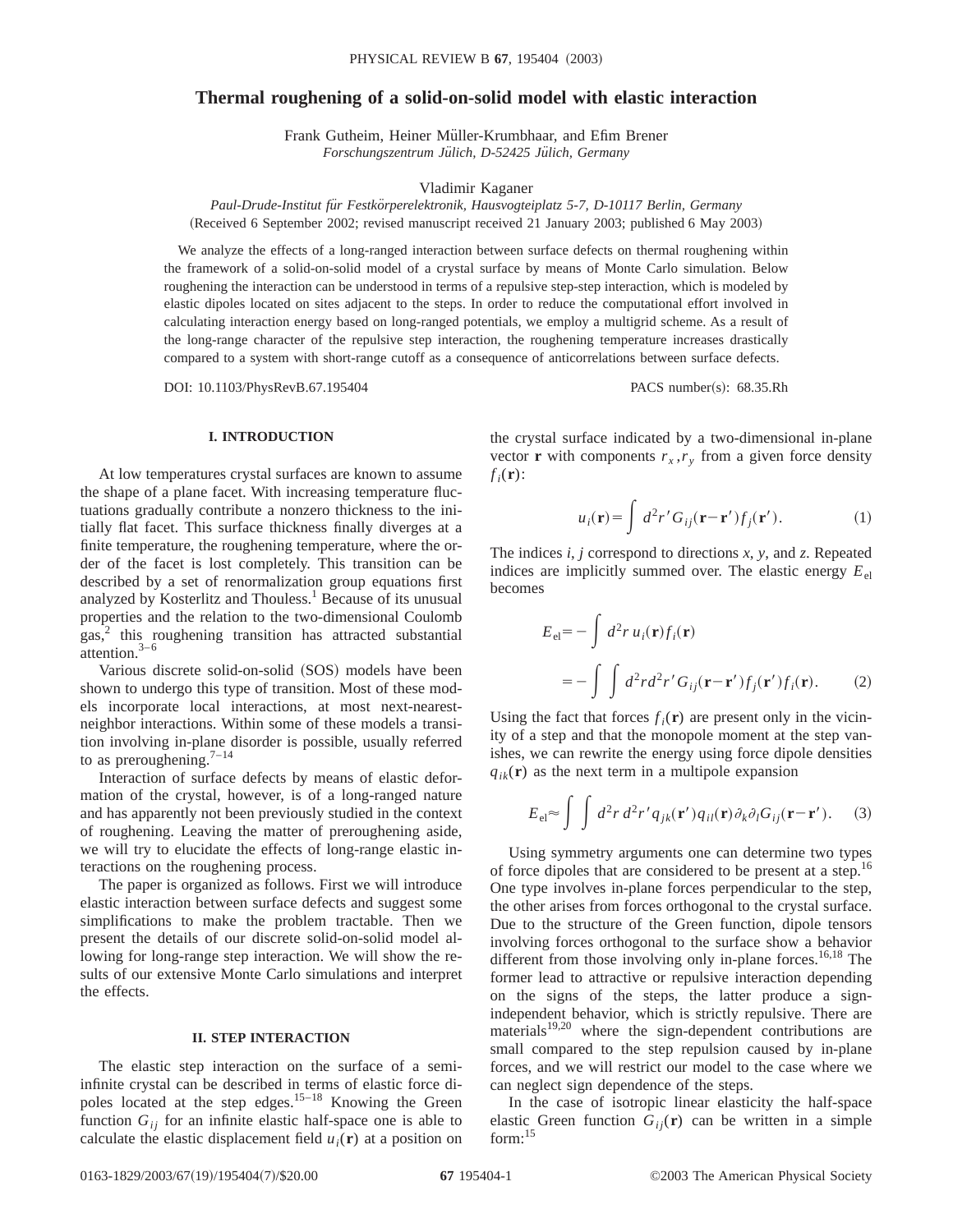$$
G_{ij}(\mathbf{r}) = \frac{1+\sigma}{\pi E} \frac{1}{r} \left\{ (1-\sigma) \delta_{ij} + \sigma \frac{r_i r_j}{r^2} \right\},\tag{4}
$$

where *i* and *j* are now restricted to in-plane coordinates and  $r=|\mathbf{r}|$ . The only two material parameters involved in Eq. (4) are the dimensionless Poisson ratio  $\sigma$  and the Young's modulus *E*.

For a step stretching in the *y* direction one would assume the force dipole tensor at the step to be of the type  $q_{ii}$  $\sim \delta_{ix}\delta_{ix}$ . This means that the interaction between two line elements will depend on their orientation.

In the case of two parallel steps, a distance *d* in the *x* direction apart, the interaction energy density  $w$  (per area squared) can be computed by evaluating the integrand from Eq.  $(3)$  for two interacting force dipoles of the type  $q_{ij}$  $= \delta_{ix}\delta_{ix}$ . It is given by

$$
w(r,\varphi) = \gamma \left[ \frac{3\cos\varphi - 1}{r^3} + \frac{\sigma}{1 - \sigma} \frac{2 + 15\cos^4\varphi - 15\cos^2\varphi}{r^3} \right],
$$
(5)

where  $\varphi$  denotes the angle between the radius vector **r** and the orientation of the dipole forces, which is given by  $\varphi$  $=$  arctan( $\Delta y/d$ ), and  $\Delta y$  is the distance between the dipoles in the *y* direction. The factor  $\gamma$  is given by

$$
\gamma = \frac{1 - \sigma^2}{\pi E} Q^2,\tag{6}
$$

where *Q* is the dipole moment per unit length of the step.

Integrating the energy density for a configuration with two parallel steps at distance *d*, we state that the energy per unit length of the line is just

$$
\widetilde{W} = 4\gamma \frac{1}{d^2} - 2\gamma \frac{1}{\varepsilon^2} \frac{1 - 2\sigma}{1 - \sigma},\tag{7}
$$

where the interaction was limited to distances greater than  $\varepsilon$ . Note that the second term, which contributes to line energy, is negative for all possible Poisson ratios  $-1 \le \sigma \le 1/2$ .

In order to make another simplification of the step-step interaction we compare the above result to the case of a scalar  $w \sim 1/r^3$  interaction associated with isotropic dipoles  $q_{ij} \sim \delta_{ij}$ ,

$$
\widetilde{W}_{\text{scalar}} = 4\gamma \frac{1}{d^2} + 2\gamma \frac{1}{\varepsilon^2},\tag{8}
$$

from which we conclude that the only difference in this specific geometry is a change in the line energy, which is mainly due to contributions from short range interactions.

Because we aim at showing the effect of long-range interactions on the thermal roughening process, we neglect the angular dependence completely and assume that the dipole moments are isotropic. This leads to a simple isotropic  $1/r<sup>3</sup>$ interaction between force dipoles. Furthermore, this ensures that the elastic contribution to the step energy is positive.



FIG. 1. The number of dipole charges assigned to a lattice site is proportional to the accumulated absolute height difference corresponding to Eq.  $(10)$ .

### **III. MODEL DESCRIPTION**

Within the framework of a solid-on-solid model we describe the crystal surface by a simple height field  $h_i$  of integer multiples of the lattice constant *a*. Like in a common SOS model, overhangs are forbidden. Instead of the usual surface energy term (summation over nearest neighbors)

$$
E_{\text{surf}} = \frac{J}{2a^{\alpha}} \sum_{\langle i,j \rangle} |h_i - h_j|^{\alpha}, \tag{9}
$$

with coupling constant *J* and  $\alpha=1,2$  for the absolute solidon-solid (ASOS) model and the discrete Gaussian solid-onsolid (DGSOS) model respectively, we define an elastic step interaction by introducing a field of elastic dipole charges *q*. To every lattice site a dipole charge  $q_k$  proportional to the number of height differences to the four neighboring sites is assigned, i.e., site *k* carries a number of

$$
q_k = \frac{1}{a} \sum_{\langle i,j \rangle} |h_i - h_j| \delta_{ik} \tag{10}
$$

charges. Figure 1 gives an example how charges are assigned to a simple height field configuration. The elastic dipole charges interact, in consequence of Eq.  $(8)$ , via a modified  $r^{-3}$  interaction potential  $\Psi_{p_{\text{max}}}(r)$ ,

$$
\Psi_{p_{\text{max}}}(r) = \min((a/r)^3, p_{\text{max}}),\tag{11}
$$

where  $r$  is the in-plane distance between two lattice sites measured in units of the lattice constant and  $p_{\text{max}}$  is a number limiting the interaction potential in vicinity of  $r=0$ . For  $a/r > \sqrt[3]{p_{\text{max}}}$  the potential is given by  $\Psi_{p_{\text{max}}}(r) = (a/r)^3$ , otherwise the potential is just constant, i.e.,  $\Psi_{p_{\text{max}}}(r) = p_{\text{max}}$ . This gives rise to the elastic energy

$$
E_{\rm el} = \frac{w_{\rm el}}{2} \sum_{i,j} q_i q_j \Psi_{p_{\rm max}}(r_{ij}), \qquad (12)
$$

where  $r_{ij}$  is the distance between lattice sites *i* and *j* and  $w_{el}$ can be adjusted to give the desired interaction strength. Note that the case  $i=j$  is not excluded from the summation.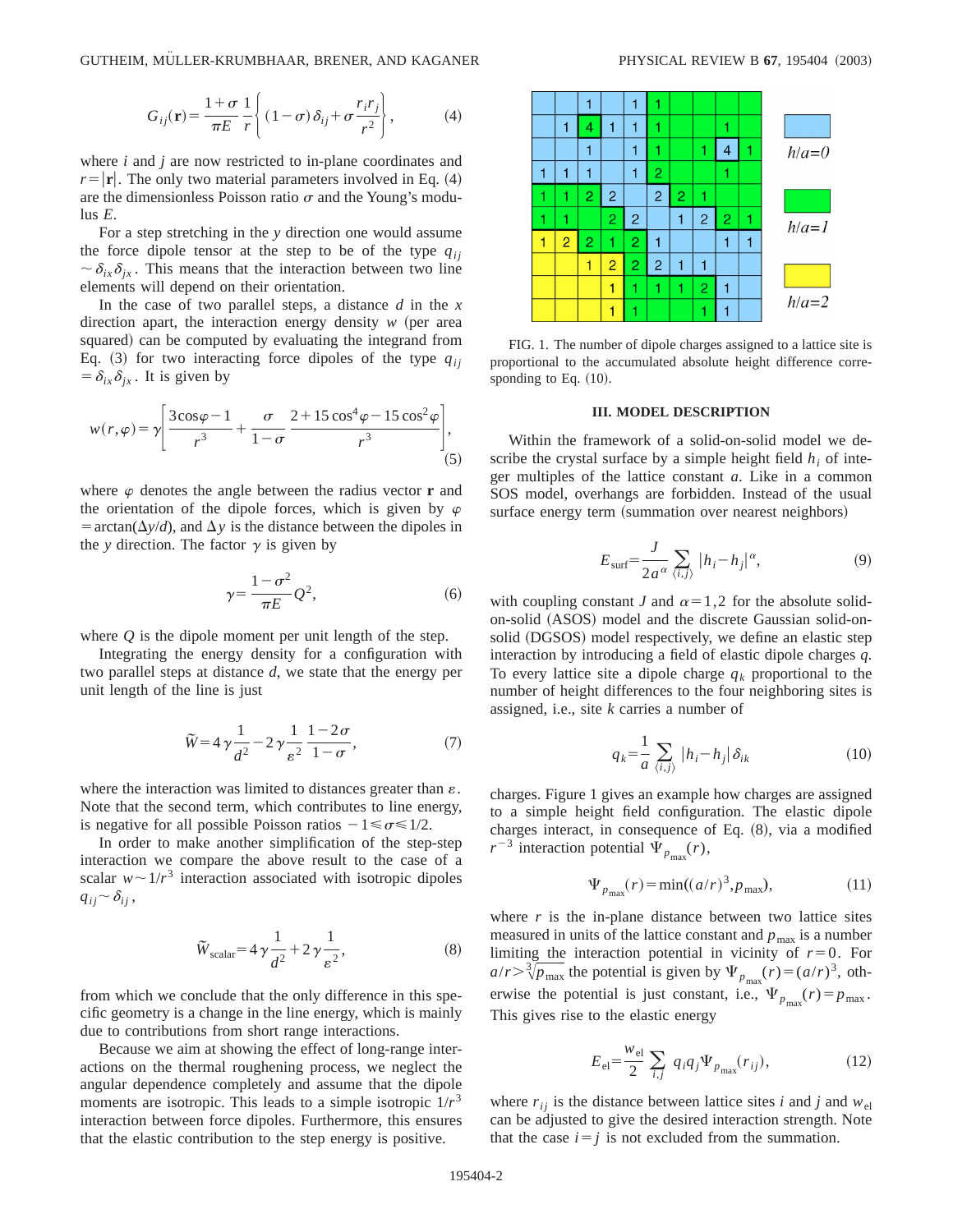Later we also limit the range of interaction. For this purpose we introduce a cutoff potential  $\Psi_{p_{\text{max}},l}$  with cutoff length *l*,

$$
\Psi_{p_{\text{max}},l}(r) = \begin{cases} \Psi_{p_{\text{max}}}(r) & \text{if } r \le l \\ 0 & \text{if } r > l \end{cases}
$$
(13)

which vanishes for distances greater than *l*. For two straight steps of length *L* with distance *d* this elastic energy contribution consists of the self-energies of the steps and the expected  $\sim d^{-2}$  step interaction term

$$
E_{\text{int}} \approx 8w_{\text{el}} \frac{La}{d^2},\tag{14}
$$

for large distances  $d \ge a$ .

By modifying  $p_{\text{max}}$  the self-energy contribution of a straight step can be adjusted to the desired line energy, independently of the step-step interaction amplitude. For given  $p_{\text{max}}$  the relative amplitude of line energy and step-step interaction is fixed and we can concentrate on the crossover from a local to a long-range model depending on the cutoff length *l*, which is studied using the interaction potentials  $\Psi_{1,l}$ where  $p_{\text{max}}=1$ . Later, however, other relative amplitudes are studied for the potential  $\Psi_{p_{\text{max}}}$  without cutoff.

The simulation is carried out on a square lattice of size  $(L/a)^2$ =64×64 to 128×128. In order to calculate the difference in energy for every metropolis Monte Carlo trial, we apply a multigrid scheme based on Ref. 21, which has already been applied successfully to submonolayer epitaxy. $2^2$ 

This cuts down the computational costs from order  $(L/a)^4$  to order  $(L/a)^2 \ln(L/a)$  for each time step, which has to be multiplied by an additional factor of  $(L/a)^2$ , for the number of time steps the system needs to equilibrate. Without the use of the multigrid scheme the computational costs would not have permitted system sizes beyond  $L/a = 25$ . Still, the system size  $L/a \le 128$  is rather restricted and we are aware that the results should be accounted as qualitative rather than quantitative. However, computations on the DGSOS and ASOS models at  $L/a = 128$ , which we did for comparison, give transition temperatures  $k_B T_R \approx 1.5 J$  and  $k_B T_R \approx 1.25J$  respectively, where  $k_B$  is the Boltzmann constant. These values agree reasonably well with known results.23

#### **IV. RESULTS AND DISCUSSION**

#### **A. Height correlation function**

We determine the roughening temperature  $T<sub>R</sub>$  from the behavior of the height-height correlation function. Below roughening,  $T < T_R$ , the interface is macroscopically flat, i.e., the height-height correlation function

$$
G(r) = \frac{\langle [h(0) - h(r)]^2 \rangle}{a^2}
$$
 (15)

approaches a finite value in the limit  $r \rightarrow \infty$ . To be more precise, the correlation length  $\xi$  is finite and the interface has a characteristic width. Approaching the transition temperature the correlation length increases and diverges at *T*  $T = T_R$ . For  $T > T_R$  the correlation function  $G(r)$  diverges<sup>23</sup> according to the conventional theory of the roughening transition,

$$
G(r) \sim K(T) \ln \frac{r}{a},\tag{16}
$$

with an amplitude  $K(T)$  depending on the temperature. Plotting  $G(r)$  vs  $\ln(r/a)$ , one could determine at what temperature the correlation length  $\xi$  diverges and the graphs approach a straight line.

In a finite system with periodic boundary conditions, however, the correlation length  $\xi$  cannot exceed the system size  $L$ , and the height-height correlation function  $G(r)$  saturates for  $T>T_R$  as well. In order to overcome this finite-size effect, we will use an approach similar to the one used in Ref. 24. In order to keep the argument simple we only consider correlations along the main directions of the lattice and replace *r* by  $x = r_x$ .

As the limiting behavior of  $G(x)$  for periodic boundary conditions has to be a periodic function that behaves like the logarithm for distances  $\ll L$ , we define a "periodic logarithm'' by means of Fourier analysis. In order to avoid the singularity at  $\zeta = x/a \rightarrow 0$  we start with

$$
v(\zeta) = \ln[\max(\zeta, 1)]\tag{17}
$$

and the integral Fourier or, using symmetry arguments, the cosine transform

$$
\tilde{v}(k) = \frac{1}{\pi} \int_0^\infty \cos(k\zeta) v(\zeta) d\zeta.
$$
 (18)

Making use of these Fourier components we define the *L*-periodic function  $V_L(x)$ ,

$$
V_L(x) = \frac{2\pi a}{L} \sum_{n=1}^{\infty} \tilde{v} \left(\frac{2\pi n a}{L}\right) \cos\left(\frac{2\pi n}{L}x\right) \frac{\sin\left(\frac{2\pi n a}{L}\right)}{\frac{2\pi n a}{L}},\tag{19}
$$

which is a discrete back transform averaged over unit distances. For convenience we define

$$
V(x) = V_L(x) - V_L(L/2)
$$
 (20)

and plot  $G(x)$  vs  $V(x)$ . Figure 2 shows the correlation function for the case of the full  $1/r^3$  interaction. At a temperature of about  $k_B T \approx 9.0 w_{el}$  the graph becomes straight, indicating the roughening transition. Restricting the elastic dipole charge interaction to distances  $\leq a$ , the graph of the correlation function becomes straight at a lower temperature  $k_B T$  $\approx$  3.0 $w_{\text{el}}$  (see Fig. 3).

From the Kosterlitz-Thouless theory of the roughening transition, the slope of the correlation function is expected to assume the universal value  $K(T_R) = 2/\pi^2$ . Plotting slope versus temperature one can also obtain an estimate of the roughening temperature (see Fig. 4). From this we obtain identical estimates for the two cases with or without cutoff.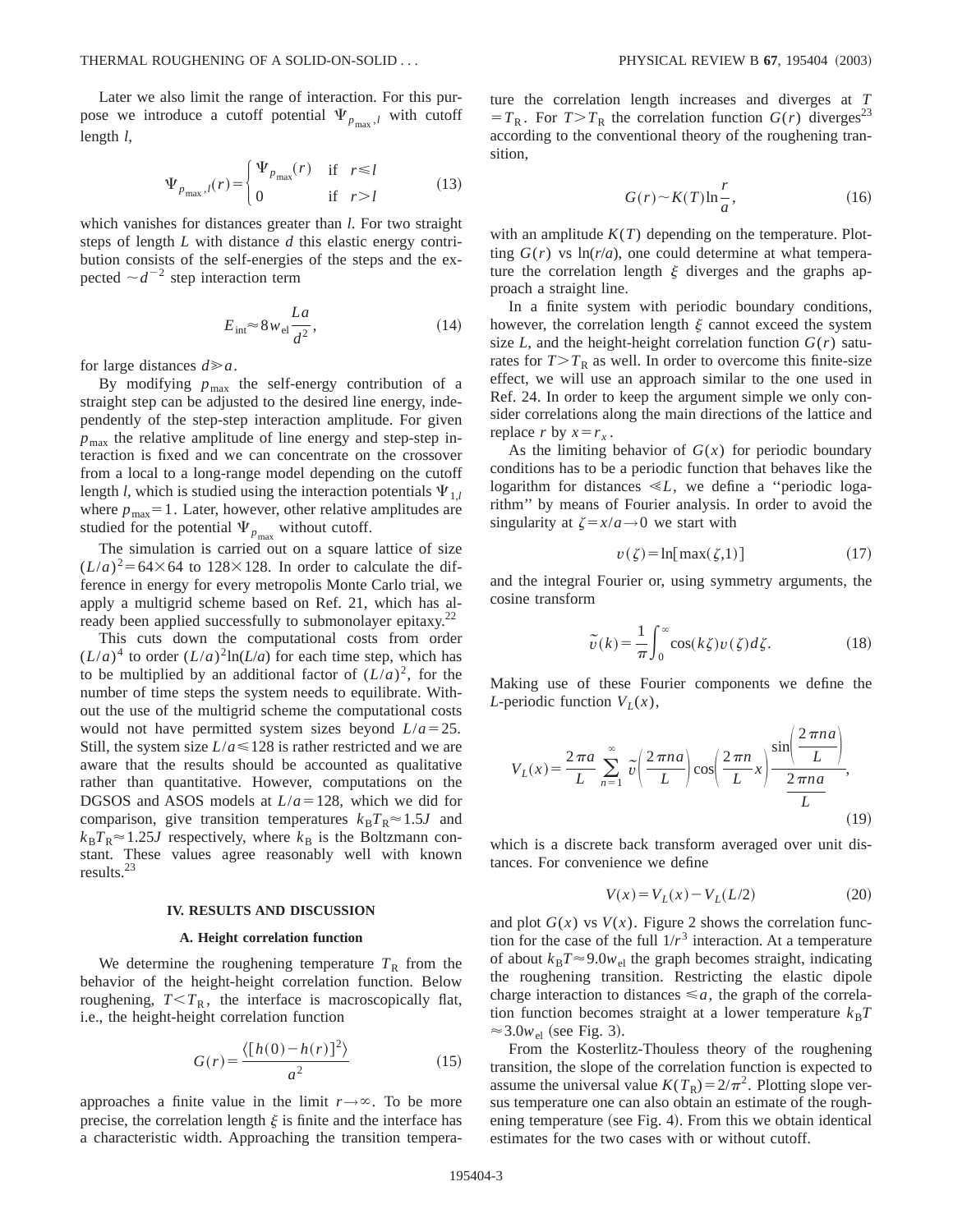

FIG. 2. Height-height correlation function without cutoff. The correlation function saturates for small temperatures and shows logarithmic behavior for  $T>T_R$ . The first straight line gives an estimate of  $k_B T_R / w_{el} \approx 9.0$ .

From this we conclude that the system with long-range interaction has a much higher transition temperature compared to the model with interaction cutoff. The roughening temperature changes by a factor  $\sim$ 3.

Note that the roughening temperature increases gradually with the cutoff length (see Fig. 5). Even at  $l=3a$  the roughening temperature  $k_B T_R \approx 5.8 w_{el}$  is still well below the value for the infinite-range interaction. The increase of the roughening temperature is not a next-nearest-neighbor effect.

#### **B. Energetic scales**

One might argue that increasing the range of the interaction potential just changes the relevant energetic scale. However, the energetic scales one is usually tempted to think of, i.e., the energy of a straight step or single kinks on such a step, do not change by more than 36%. The straight line energy for a step of length *a* increases from  $w_1 = 1.3w_{el}$  at cutoff  $l = a$  to 1.7 $w_{el}$  at cutoff  $l = \infty$  (see also Fig. 5), and the corresponding kink energy changes from  $w_k = 2.8w_{el}$  to  $3.8w_{el}$ . In the low-temperature regime, the energy of one single adatom on a flat crystal surface is the important energetic scale, which changes from  $w_a = 8.1 w_{el}$  to 8.6 $w_{el}$ , an increase by no more than 6%.

It should be noted that the main contribution to the change of these energetic scales comes from short-range interactions. Using a cutoff length of  $l/a = 3$ , the straight line and



FIG. 3. Height-height correlation function with a cutoff length  $l=a$ , i.e., only charges on nearest-neighbor sites interact. The first straight line gives an estimate of  $k_B T_R / w_{el} \approx 2.9$ .

kink energies are only about 6–7 % below the full potential value, whereas the single adatom defect energy deviates by no more than 0.05%.

From the change of these energetic scales one usually would expect an equal increase of the roughening temperature. One would hesitate, however, to make these changes responsible for an increase of the roughening temperature by



FIG. 4. Slope  $K(T)$  vs temperature. Estimation of  $T_R$  using the universal value from conventional roughening theory gives  $k_B T_R$ =9.0 $w_{el}$  for infinitely ranged interactions and  $k_B T_R$ =3.0 $w_{el}$  for cutoff length  $l = a$ .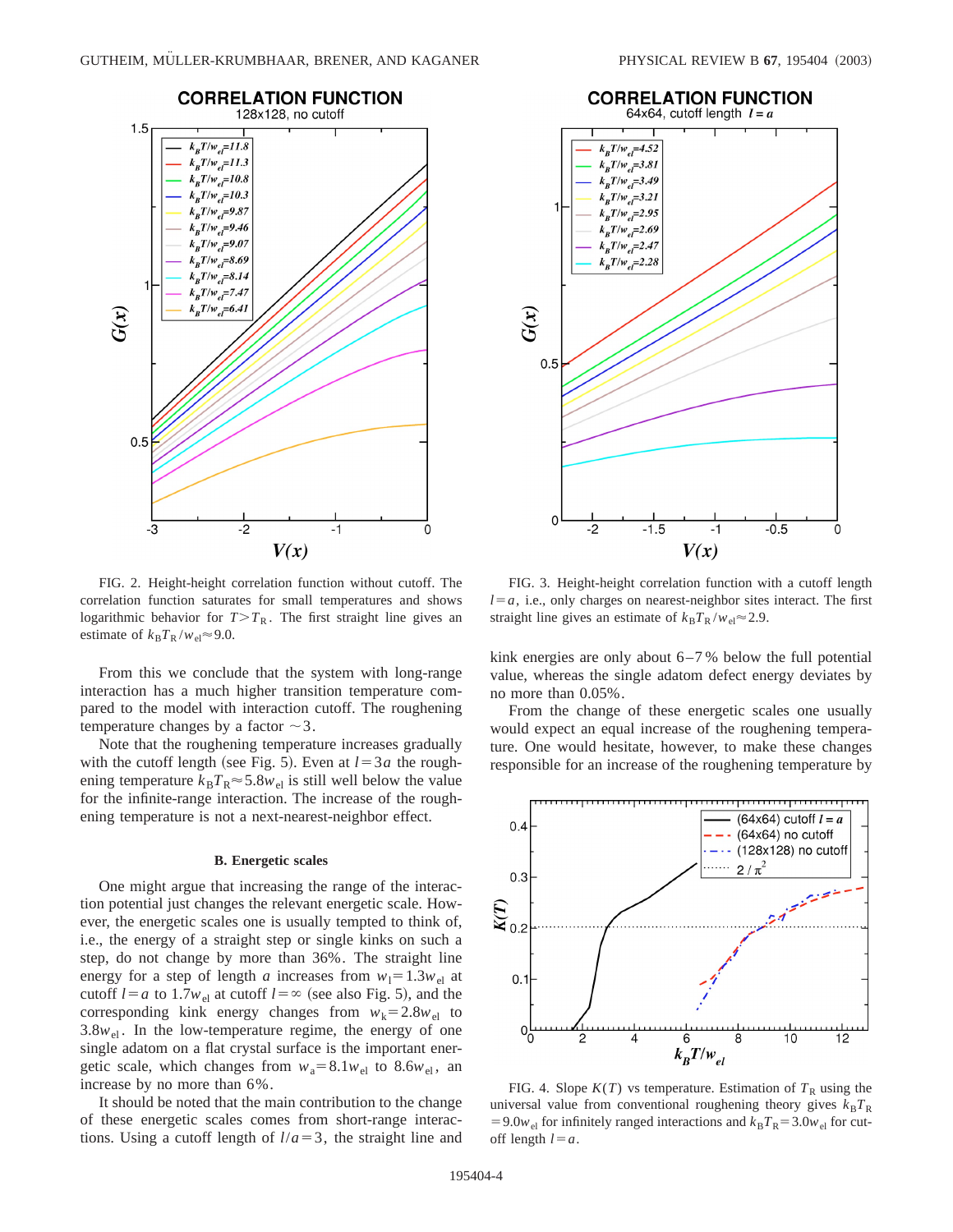

FIG. 5. Scaled roughening temperatures  $k_B T_R / w_{el}$  and  $k_B T_R / w_l$ vs inverse cutoff length  $a/l$ . Even at  $l/a = 3$  the roughening temperature  $k_B T_R \approx 5.8 w_{el}$  is well below the infinite range potential value.  $w_1$  denotes the energy for a line of length  $a$  corresponding to the given potential cutoff *l*.

a factor of  $\sim$  3. With a scaling of the roughening temperature by line energy  $w_1$  rather than  $w_{el}$  (see Fig. 5), a factor  $\sim$  2 is left unexplained.

Here we would like to present some arguments based on a high-temperature disordered state, which justifies a larger change of the roughening temperature. Assume for a moment that above the roughening transition the distribution of charges is more or less homogeneous. The energy of an additional dipole charge then relates to the two-dimensional surface integral

$$
\int d^2r \, \Psi(r),\tag{21}
$$

whereas all local energetic scales discussed above depend on effectively one-dimensional charge distributions. Of course the integral has to be replaced by discrete summation if the result is supposed to have any meaning for the model. While the line energy changes by no more than 30% when changing from  $\Psi_{1,1}$  to  $\Psi_{1,\infty}$ , the two-dimensional sum in the spirit of Eq. (21) changes by a factor of  $\sim$  2.

If one assumes that the scale of the roughening temperature is given by Eq.  $(21)$ , corrections to the asymptotic roughening temperature are of order  $a/l$  for  $l \ge a$ . Naive analytic evaluation of the integral suggests a simple  $k_B T_R / w_{el}$  $\sim$  1 – 2*a*/3*l* law for the cutoff dependence of the roughening temperature for  $\Psi_{1}$ .

The point is that in the low-temperature regime major energy contributions are local because dipole charges are distributed along steps. For a rough interface, however, the term step does not make any sense and dipole charges can be assumed to be evenly distributed over the whole plane, which effectively changes the dimensionality of energy integration.

### **C. Average energy**

Comparing the average energy *E* of the system computed with and without restriction of the charge interaction range,



FIG. 6. Average energy per lattice site  $E/w_{el}$  vs temperature  $k_B T/w_{el}$ . Average energy for the cutoff potential is strictly higher in comparison to the long-range case.

one clearly sees that the energy for the nonrestricted interaction always stays well below the graph of the restricted system (see Fig. 6). For high temperatures the average energy  $E$ goes linear with temperature *T*, indicating that the heat capacity becomes constant.

The range of the interaction potential only affects the behavior below the transition temperature. Above the roughening transition all details of the interaction are combined into one single parameter, the roughening temperature  $T<sub>R</sub>$ . Accordingly the scaled graphs  $E/k_B T_R$  vs  $T/T_R$  coincide for  $T/T_R$  $>$ 1 (see Fig. 7).

The decrease in average energy of the system using longranged interaction coincides with a smaller number of broken bonds (see Fig. 8). The number of deviations from a facet or the step length is smaller compared to the system with interaction potential cutoff.

### **D. Defect correlations**

Restricting the surface height to  $\{-a,0,+a\}$ , one may talk about a defect wherever the height deviates from the



FIG. 7. Scaled average energy per lattice site  $E/k_B T_R$  vs scaled temperature  $T/T_R$ . For  $T/T_R \ge 1$  the scaled data collapse onto a single graph.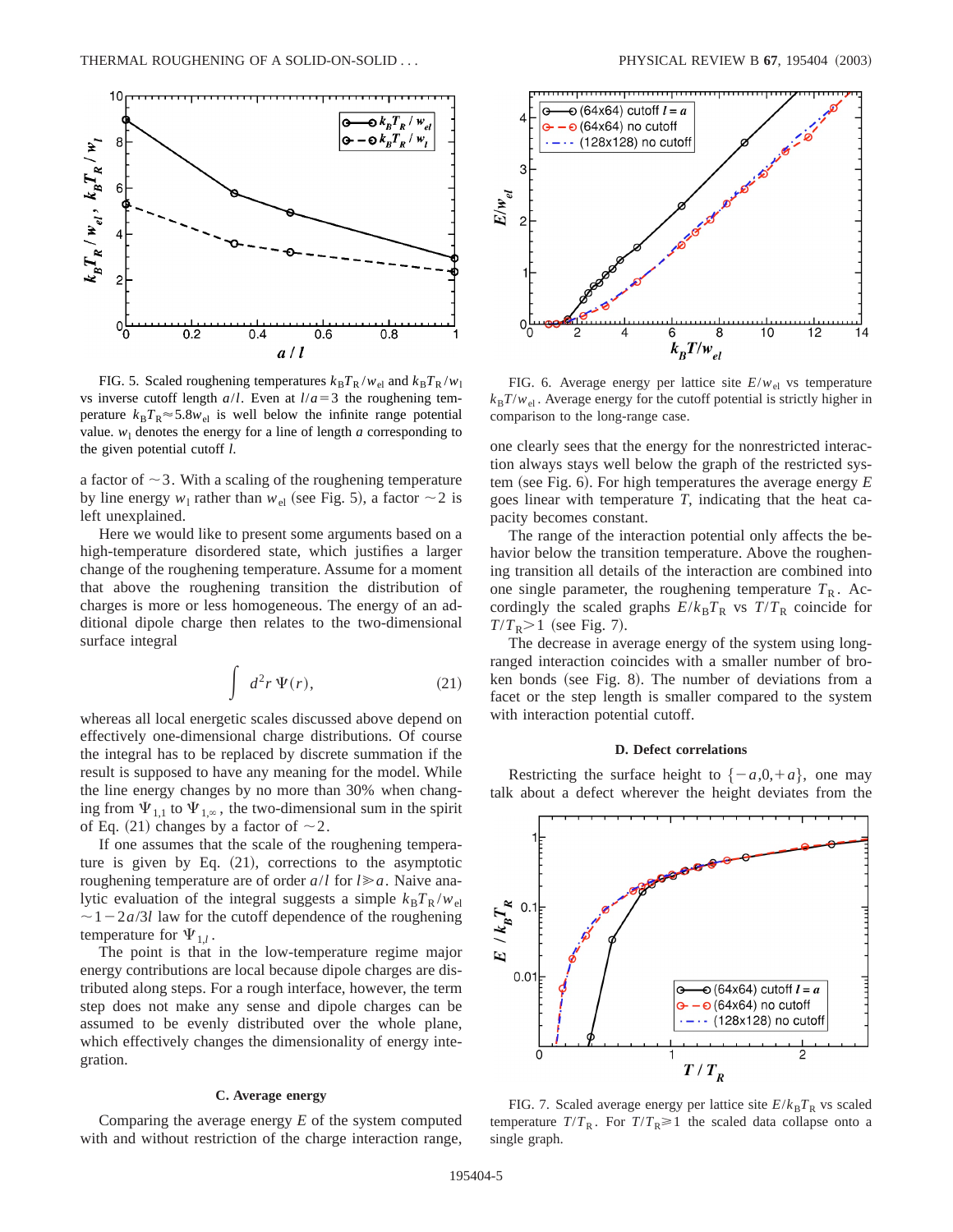

FIG. 8. Extra surface, i.e., number of broken bonds, vs temperature  $k_B T/w_{el}$ . Fewer defects are created when no cutoff is used.

average height 0. Then one can analyze correlation between these defects, i.e., the thermal average of

$$
g_{\text{defect}}(r) = \frac{\langle [h^2(\mathbf{r}') - h^2(\mathbf{r}' + \mathbf{r})]^2 \rangle_{\mathbf{r}'}}{\langle h^2(\mathbf{r}') \rangle_{\mathbf{r}'}^2}.
$$
 (22)

Scaled like this, the defect correlation will approach the value 1 for large distances *r*. At low temperatures repulsion between the defects causes the graph to fall below the value of 1 at midrange distances and ends well above the value of 1 at distance  $r/a = 1$ , because contact between equal defects is favored due to what might be called surface or line energy. Increasing the temperature, this repulsion gap will become smaller and vanish eventually.

Figure 9 shows the defect correlation for both the longrange interaction and cutoff for identical temperature. Whereas for the long-range interaction the gap is still present, it has already vanished from the system with cutoff.



FIG. 9. Defect correlation at  $k_B T/w_{el} = 0.5$  for both the longrange interaction and cutoff. The long-range interaction causes a stronger repulsion gap (here near  $x/a = 2$ ), which means that the defects prefer to be separated. This anticorrelation effect is responsible for a strong decrease in entropy.

The pronounced repulsion gap in the case of the infiniterange interaction means that a single defect or island avoids being close to other defects. This cuts down the number of favorable configurations and thus reduces the entropy contribution to the free energy for a given density of defects *n*.

For the following argument we will assume that the main result is a reduction of entropy by some factor  $\alpha < 1$ , whereas the average energy at given *n* remains unchanged. In a rather simplified picture we can then write the free energy as  $F_a = E(n) - T\alpha S(n)$ , where *n* depends on temperature *T* and is determined by  $\partial F/\partial n=0$ . In this picture the free energy  $F_{\alpha}(T)$  of the system with reduced entropy at temperature *T* has the same properties as the original system at a lower temperature  $\alpha T$ . Thus if the original system had a roughening temperature  $T_R$  the transition temperature  $\tilde{T}_R$  of the system with reduced entropy will increase to  $\tilde{T}_R$  $=T_R/\alpha$ .

#### **E. Line energy versus step interaction**

As mentioned in the model definition, the ratio of line energy and elastic step interaction strength, i.e., the ratio  $w_1/w_{el}$ , can be varied by changing  $p_{max}$ . Increasing  $p_{max}$ , the self-interaction of the dipole charges becomes more and more important, whereas the long-range contributions lose significance. Due to its discrete nature, in the limit  $p_{\text{max}}$  $\rightarrow \infty$  our model becomes strictly local.

The line energy  $w_1$  can be considered as a kind of effective  $J_{\text{eff}}$  [see Eq. (9)] in comparison to purely local models, and in purely local models the roughening temperature is proportional to the only energetic scale  $k_B T_R \sim J$ . The dependence of the quantity  $k_B T_R / w_1$  on  $w_1 / w_{el}$  can therefore tell whether long-ranged elastic effects are important, or whether the model corresponds effectively to a local model with a coupling constant  $J_{\text{eff}} \sim w_1$ .

Computed results for infinite cutoff and  $p_{\text{max}}=0.336, 1$ , 6.39, 17.1, and 38.7 can be seen in Fig. 10. This series increases the line energy by factors of two. For large  $w_1/w_{el}$ the graph should approach the local limit. From simulations using  $\Psi_{10}$ , avoiding the numerically problematic limiting procedure  $p_{\text{max}} \rightarrow \infty$ , we obtain  $k_{\text{B}}T_{\text{R}}/w_1 \approx 2.1$  using the criterion as in Fig. 4, which differs by about 10% from the more consistent value 1.9 derived by asymptotic scaling. The inset in Fig. 10 suggests that corrections to the asymptotic value behave as

$$
(k_{\rm B}T_{\rm R}/w_1 - 1.9) \sim 5.5 \left(\frac{w_1}{w_{\rm el}}\right)^{-1}.
$$
 (23)

The crossover computed from the intersection of the two asymptotics lies somewhere near  $w_1/w_{el} \approx 3$ . Whenever the line energy is much larger than the amplitude of the step-step interaction term, the influence of step interaction on the roughening temperature can be neglected. If, however,  $w_1$  is smaller than the step interaction amplitude, the long-range character of the elastic interaction is important and results in a strong increase of  $k_B T_R / w_1$ .

We would like to give an example of how the ratio  $w_1/w_{el}$ can be related to quantities measured in experiments or cal-